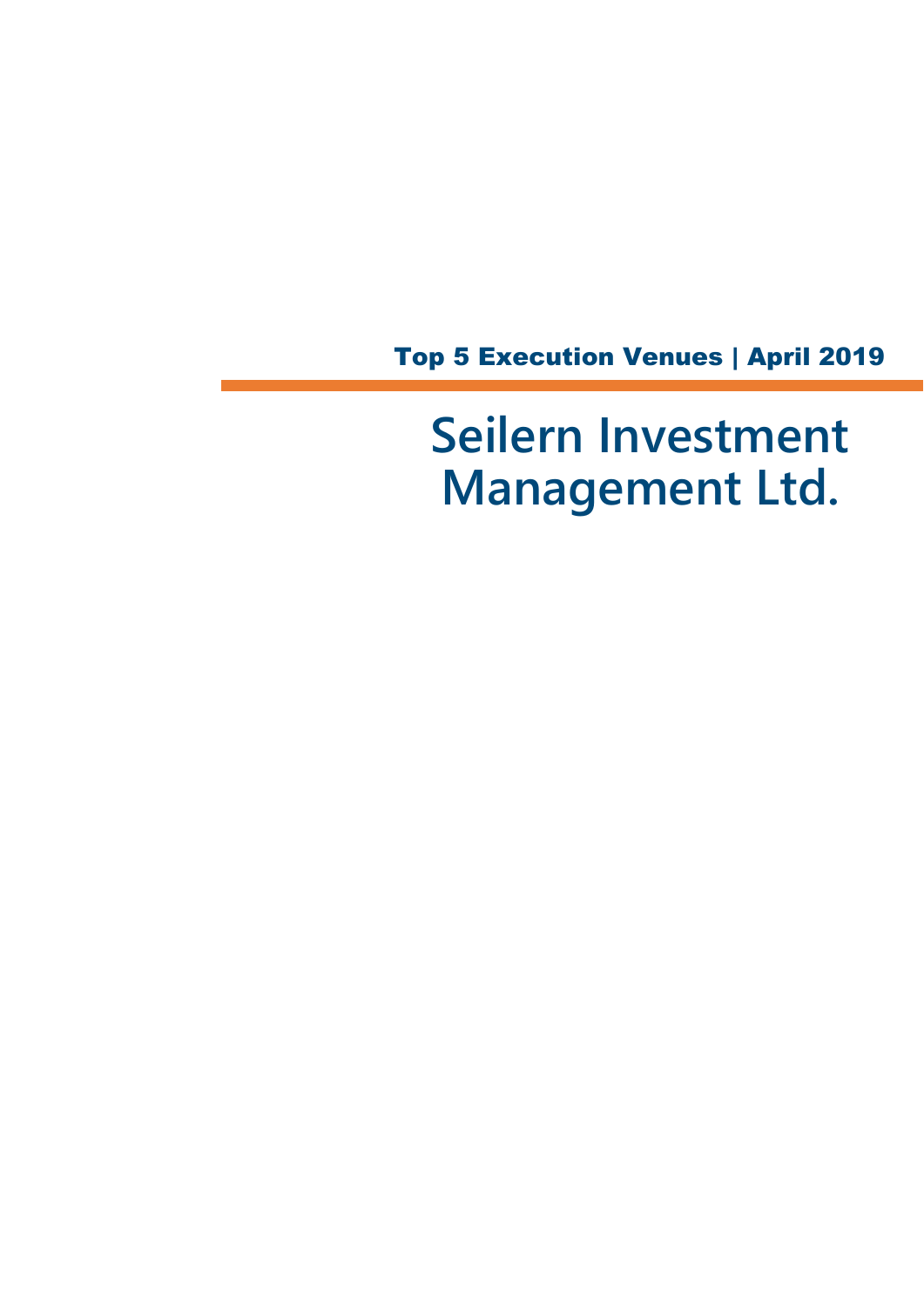

# **Introduction**

Seilern Investment Management Ltd (hereinafter as "SIM", "we", "our") is authorised and regulated by the Financial Conduct Authority (the "FCA"). SIM has in place an Order Execution Policy ("the Policy") which is available [here.](file://///si-ctera/Company%20Share/5.%20COMPLIANCE/3.%20POLICIES%20&%20PROCEDURES/POLICIES%202019/CURRENT%20POLICIES/SIM%20-%20Order%20%20Best%20Execution%20Policy%202019.docx) The Policy is updated at least annually or when a material change is proposed. The Policy applies to SIM's professional clients and to all financial instruments dealt in the course of carrying out investment management business in the European Economic Area (the "EEA").

This report identifies the top five execution venues where we execute client orders in the preceding year detailing the trading volumes and the quality of these execution venues in accordance with Article 3(3) Regulatory Technical Standard 28 ("RTS 28") of MiFID. This information will be published on an annual basis. The report will assess our best execution decisions quantitatively and qualitatively.

SIM has used a "high touch order process" in the past year. This means that the orders are passed over to a broker, who has the discretion to trade in different markets which include algorithmic trading, matching trades, direct market access. The broker selects the execution venue(s) that will capture the maximum liquidity and create the least disruption to markets. This involves the use of exchanges, dark pools, light pools and auctions. We strongly believe that the trading process as mentioned, offers the best way to execute the firm's orders. If feasible and valuable to the client, SIM may use a "low touch approach if the impact to the traded instrument is similar or better than the high touch process.

# Quantitative Assessment

SIM trades in two types of financial instruments:

- i. Equities, which are traded via its execution brokers; and
- ii. Foreign exchange forwards, which are executed by the funds' depositary in a passive hedging program or by the segregated mandates' custodians. We do not trade currencies on any execution venue but enter into bi-lateral FX contracts.

SIM operates only on discretionary mandates; as such clients will not give SIM specific client instructions in relation to their orders. SIM as the investment advisor is responsible for the investment decisions for and on behalf of its client. SIM will therefore never accept or take a directed order, nor will it accept any instructions to route orders to a client's preferred venue.

In the past year, SIM has only processed market orders on a high touch basis. Thus, giving mandate to the execution broker to find the best or most adequate venue to execute its orders in a speedy manner, as previously mentioned. All of SIM's orders has a liquidity constraint given to the broker, which is to impact liquidity on a stock for no more than 10 - 15%. The end result is that the entirety of SIM's orders tends to be aggressive orders as they hit the offered price. The broker has various means to execute an order by either entering an order manually, match a buy or sell in his own book or use an algorithmic function. For future reference, SIM may also, at its discretion, enter price orders, good till cancel orders, day orders or volume orders that may be construed as either passive or aggressive orders.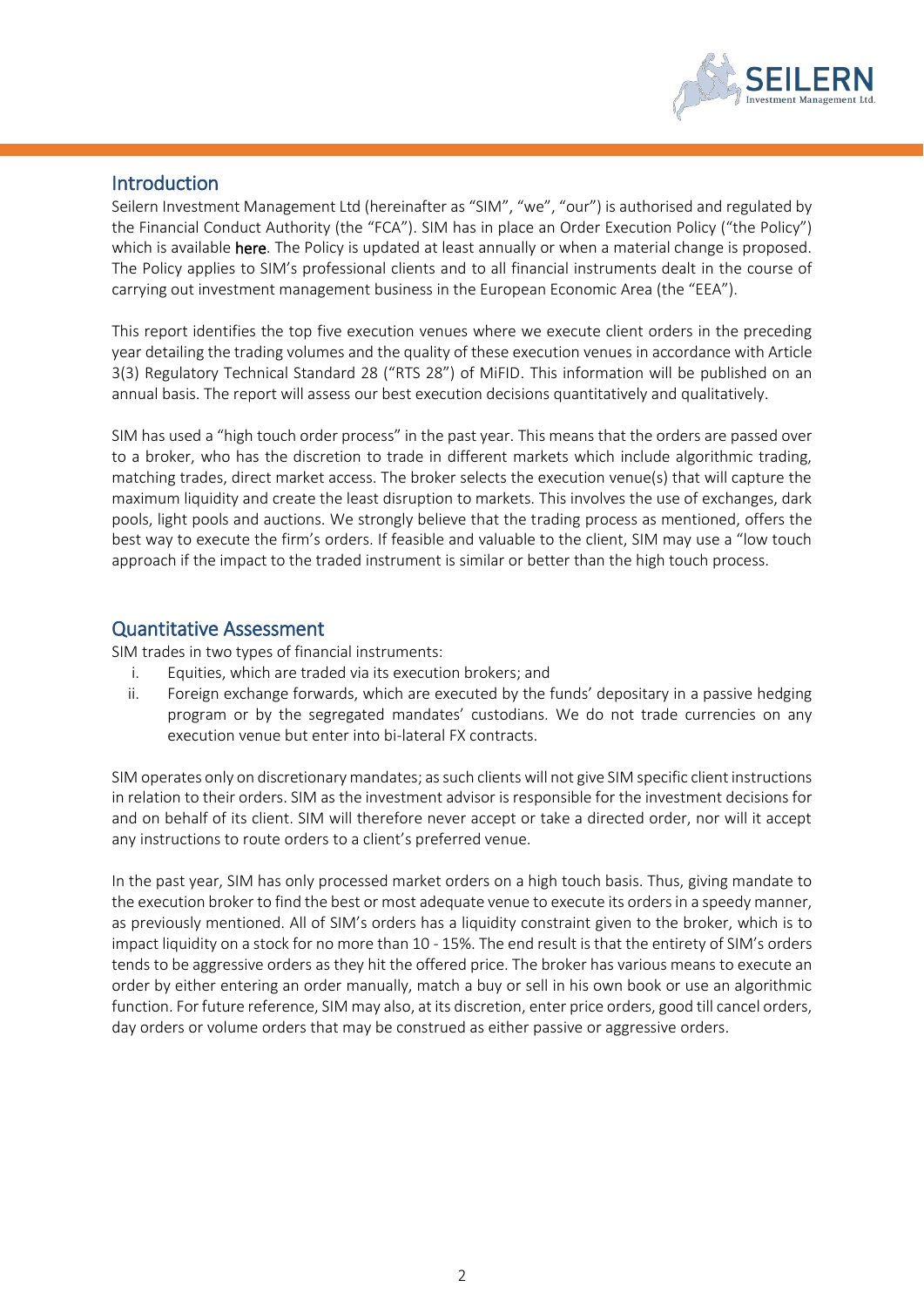

| <b>Ranking</b>                                                                  | $\mathbf{1}$                              | $\overline{2}$                  | 3                           |
|---------------------------------------------------------------------------------|-------------------------------------------|---------------------------------|-----------------------------|
| <b>Class of instruments</b>                                                     | <b>Equities</b>                           | <b>Equities</b>                 | <b>Equities</b>             |
| Name of venue                                                                   | Sanford C. Bernstein & Co.,<br><b>LLC</b> | Sanford C. Bernstein<br>Limited | Redburn (Europe)<br>Limited |
| MIC or LEI                                                                      | 54930017JYZHT7D5CO04                      | 54930049G8WQ5OOUSD19            | 213800PKEJQZQXQCOJ04        |
| <b>Proportion of volume</b><br>traded as a percentage of<br>total in that class | 68.29%                                    | 26.07%                          | 5.65%                       |
| <b>Proportion of orders</b><br>executed as percentage of<br>total in that class | 72.25%                                    | 20.19%                          | 7.56%                       |
| <b>Passive orders</b>                                                           | 0%                                        | 0%                              | 0%                          |
| <b>Aggressive orders</b>                                                        | 100%                                      | 100%                            | 100%                        |
| <b>Directed orders</b>                                                          | 0%                                        | 0%                              | 0%                          |
| Notification if <1 average<br>trade per business day in<br>the previous year    | NO.                                       | NO.                             | NO                          |

Period from 1 January 2018 to 31 December 2018

#### Definitions

- i. A passive order, or if the order is transacted a passive fill, happens when you add liquidity to the market. This happens when a trader enters a bid below the offer price or enters an offer above the bid price. The advantage of entering passive orders is that the trader is not giving up the spread in price.
- ii. An aggressive stock market order is one that removes liquidity posted to the books. Usually an aggressive order crosses the Bid– Ask spread. In other words, an aggressive buy order will be priced on the offer or higher, and an aggressive sell order will be priced on the bid or lower.
- iii. Directed Order is a customer order to buy or sell securities, wherein the customer gives specific instructions to the broker or dealer for the order to be routed to a particular exchange or venue for execution. A directed order is so named because the client directs the order routing for execution.

# Qualitative Assessment

## The relative importance SIM gave to the execution factors including qualitative factors when assessing the quality of execution.

Our investment objectives are long term (>5 years); as such SIM's investment philosophy is the opposite of a momentum trader, whose objective is to capture a short-termed market move. The execution factors are therefore contingent to the investment decision process.

The price is the prime factor in terms of execution as market entry is an integral part of the firm's research. Prior to trading, SIM takes into consideration liquidity of stock and potential speed of execution. SIM, in most cases operates on a market order basis i.e. it tries to hit the offered or bid price with minimal disruption to the market. In order to obtain the most efficient result, SIM has adopted a high touch order entry as mentioned above. Through a "high touch" order, we aim to find the most liquid venues, notably when trading large volumes or illiquid stocks. Such trading path offers a speedy,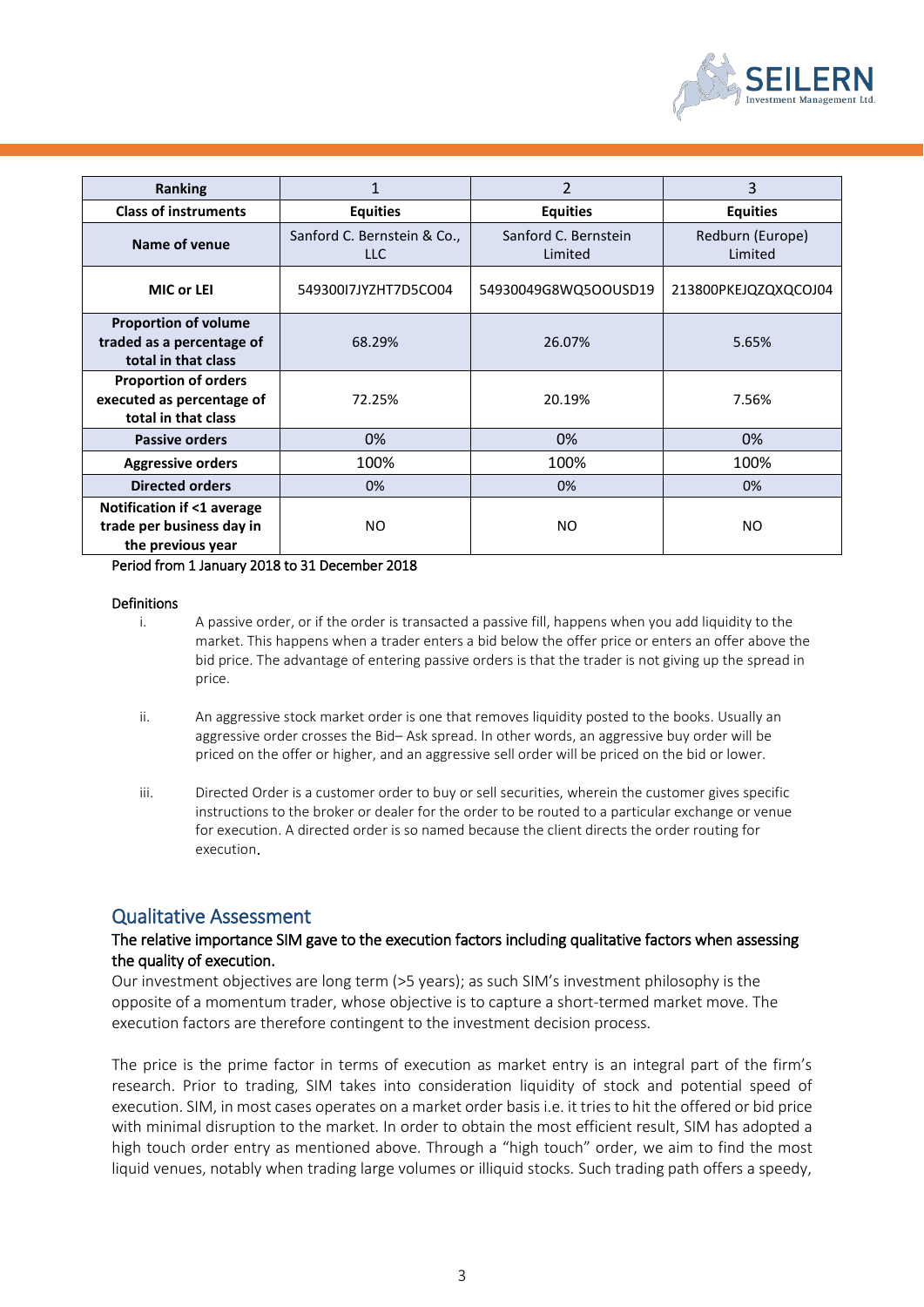

undisruptive and a narrow price range, which is beneficial to the investor.

The commission that is charged on a high touch trade is more expensive than a low touch execution, but it yields the expected result. SIM measures the quality of the execution in using TCA's (Transaction Cost Analysis), that yields a performance summary by algorithm, the venue breakdowns, VWAPs and compares the portfolio against other benchmarks.

#### Conflict of interest, common ownerships with respect to any execution venue

SIM uses three main brokers. There are no close links nor direct shareholding between SIM and its brokers. There are currently no conflicts of interests. Any potential confilct of interest shall be continually monitored.

#### Specific arrangements with any execution venue

There are no specific arrangements between SIM and any of the execution venues it may use. SIM uses intermediaries to operate on these exchanges and as such SIM does not receive any discounts, any rebate or any other non-monetary benefit.

#### Factors that may have led to a change in the execution venues

Brokers are subject to ongoing monitoring process based on our Broker and Other Trading Intermediaries Policy. This includes, but is not limited to, the brokers credit worthiness, financial stability, a review of the performance of execution services by the broker and the brokers ability to trade effectively on our clients' behalf. Over the course of the next year, this monitoring will also include the RTS 27 and RTS 28 submissions published by the relevant execution venues as well as reviewing each Brokers FCA authorisation together with its financial reports, conflict of interest policies and Best Execution reports and policies as they become available.

SIM's prime concern and aim is the protection of its clients interest. In using a high touch process, SIM delegates market entry to its brokers in order to yield a swift execution as close as to the intended price. SIM has not changed its brokers in the considered year.

#### Order execution differences according to client categorisation

SIM only operates for and on behalf of institutional and professional investors. It does not differentiate between the clients, each of which is treated equally on all stages of the investment process.

## Other criteria giving precedence over immediate price and cost when executing retail clients' orders

The importance of execution factors will vary between transactions, but in most cases the price achieved, and costs incurred will be the primary execution considerations. However, in circumstances where we are trading a less liquid security, the size and likelihood of execution may be of equal importance as the price and cost. There may also be instances whereby speed to market and the ability to complete an order quickly are of increased importance.